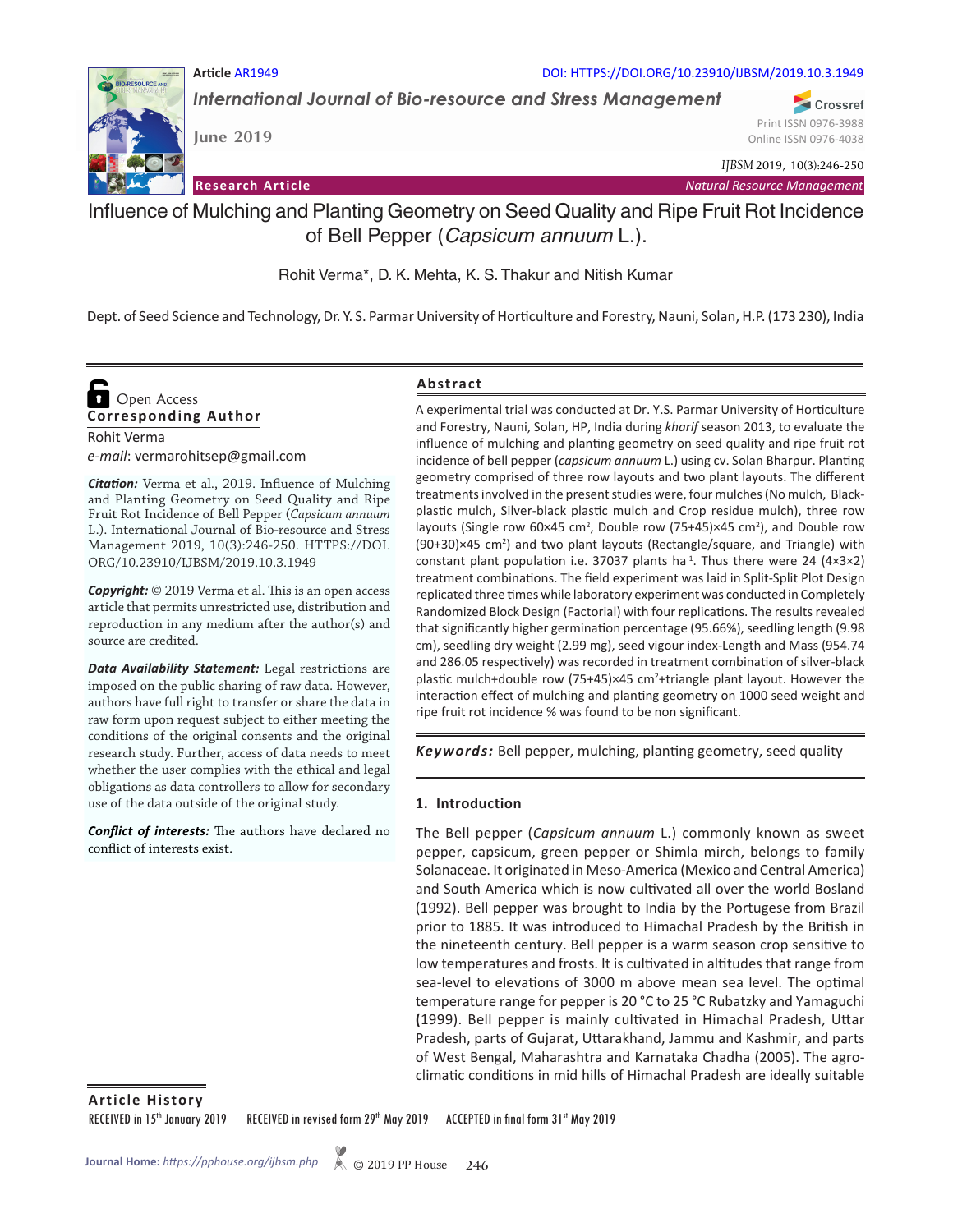for the production of bell pepper as an off season cash crop Choudhary et al. (2009). In Himachal Pradesh, the growing period of bell pepper coincides with monsoon rains thus crop is more prone to diseases due to rain splashes, therefore the quality of fruits and seeds are adversely affected. The production of healthy bell pepper crop depends on the quality of seed. Therefore it is necessary to focus on the essential cultural practices which affect fruit growth and ultimately the seed quality. Among different factors, mulching and planting geometry play an important role as former helps in controlling weed population, reducing the impact of falling rain drops, regulation of soil temperature and conservation of soil moisture, enhanced growth, yield and quality of produce Aggarwal et al. (2003) and Singh et al. (2006), while latter affects competition among crop plants for minerals, nutrients and also important to facilitate aeration and light penetration into crop canopy. Plant biomass production per unit area of land is directly related to solar radiation interception Loomis and Connor (1992). Solar radiation interception depends on leaf area index, which is strongly determined by plant density and arrangement. By keeping these facts in view the present study is designed to evaluate the Influence of mulching and planting geometry on seed quality and ripe fruit rot incidence of bell pepper (*Capsicum annuum* L.).

#### **2. Materials and Methods**

The experimental trial was conducted at Khaltoo Experimental Farm and Laboratory of Department of Seed Science and Technology, Dr. Y.S. Parmar University of Horticulture and Forestry, Nauni, Solan, H.P., India during *kharif* season 2013. The experimental farm is located at an altitude of 1250 meters above mean sea level with latitude of 35.50 N and longitude of 77.80 E in the mid- hill zone of Himachal Pradesh. The present studies comprised of, four mulches  $(M_1$ - No mulch,  $M_{2}$ -Black-plastic mulch,  $M_{3}$ -Silver-black plastic mulch and  $M_{4}$ -Crop residue mulch) as main plot treatment, three row layouts (L<sub>1</sub> - Single row 60×45 cm<sup>2</sup>, L<sub>2</sub> - Double row (75+45)×45 cm), and  $L_{3}$ - Double row (90+30)×45 cm<sup>2</sup>) as sub-plot treatment and two plant layouts ( $P_1$ - Rectangle/square, and  $P_2$  –Triangle) as sub-sub plot treatment. Plastic mulches were laid manually in the experimental field, one day before transplanting date while the crop residue mulch was applied one month after transplanting. The experiment was laid out on 11<sup>th</sup> April, 2013 in Split-Split Plot Design with twenty four treatments (4×3×2) replicated three times while laboratory experiment was conducted in Completely Randomized Block Design (Factorial) with four replications. Fourty five days old seedlings of bell pepper var. Solan Bharpur were transplanted as per the treatments in a plot having size of 2.25 $\times$ 2.4 m i.e. 5.4 m<sup>2</sup>. FYM and fertilizers were applied as per package of practices for vegetable crops, Directorate of Extension Education, Dr. Y. S. Parmar University of Horticulture and Forestry, Nauni, Solan, H.P., India. The observation were recorded on 1000 seed weight (g), germination percentage (%), seedling length

(cm), seedling dry weight (mg), seed vigour index-Length and Mass and ripe fruit rot incidence (%). Seed vigour-Length and Mass (SVI-I and II) were calculated as per the formula given by Abdul-Baki and Anderson (1973). The statistical analysis of recorded observations was done as per design of the experiment as suggested by Gomez and Gomez (1984).

## **3. Results and Dicussion**

## *3.1. Main effect of mulching on seed quality parameters*

The analysis of variance indicated highly significant differences for the main effect of mulching on seed quality parameters of bell pepper. Observations recorded on seed quality parameters as affected by mulching are presented in Table 1. Maximum 1000 seed weight (5.50 g) was recorded with silverblack plastic mulch  $(M_{3})$ . This may be due to the bigger and good quality fruits resulting in bold seeds, which ultimately increases the seed weight. Maximum seed germination (94.22%) was obtained with silver-black mulch  $(M_3)$ . This may be because of seeds obtained from the large healthy fruits that have sufficient food reserves resulting better seed germination. Maximum seedling length (8.72 cm) was recorded with silver-black plastic mulch  $(\mathsf{M}_{\overline{3}})$ . This may be due to the fact that bolder seeds were produced in the silverblack plastic mulch which have good amount of stored food, resulting into better seedling growth. Maximum seedling dry weight (2.51 mg) was recorded with silver-black plastic mulch  $(M_3)$ . Which may because of better development of fruits and seeds was noticed in silver-black plastic mulch which leads to better seedling growth and higher dry matter accumulation. Silver-black plastic mulch  $(\mathsf{M}^3)$  resulted in maximum seed vigour index - Length and seed vigour index - Mass (822.98, 237.41 respectively), which may be by cause of the fact that silver-black mulch maintains optimum soil moisture and temperature (Verma et al., 2016) during maturation of seeds and these factors resulted in bold and vigorous seeds formation.

#### *3.2. Main effect of row layout on seed quality parameters*

The row layout significantly affects the seed quality parameters of bell pepper as indicated in the Table 1. Maximum 1000 seed weight (5.47 g) was obtained with double row (75+45) $\times$ 45 cm<sup>2</sup>  $(L<sub>2</sub>)$ . The results are in line with the findings of Dharmatti and Kulkarni (1988). Maximum seed germination (93.66 %) was obtained with double row (75+45)x45 cm<sup>2</sup> (L<sub>2</sub>). The similar results were also reported by Hasanuzzaman et al., 2007. Maximum seedling length (8.73 cm) was recorded with double row (75+45)×45 cm<sup>2</sup> (L<sub>2</sub>). Similar result was also observed by Uddin et al. (2006). Maximum seedling dry weight (2.56 mg) was recorded with double row (75+45)×45 cm<sup>2</sup> (L<sub>2</sub>). The results are in conformity with the findings of Sanchez et al (1993), they reported highest seedling dry weight at 45 cm with in row spacing. Double row (75+45)×45 cm² (L<sub>2</sub>) resulted in maximum seed vigour index-Length and seed vigour index-Mass (819.09, 240.12 respectively). The results are in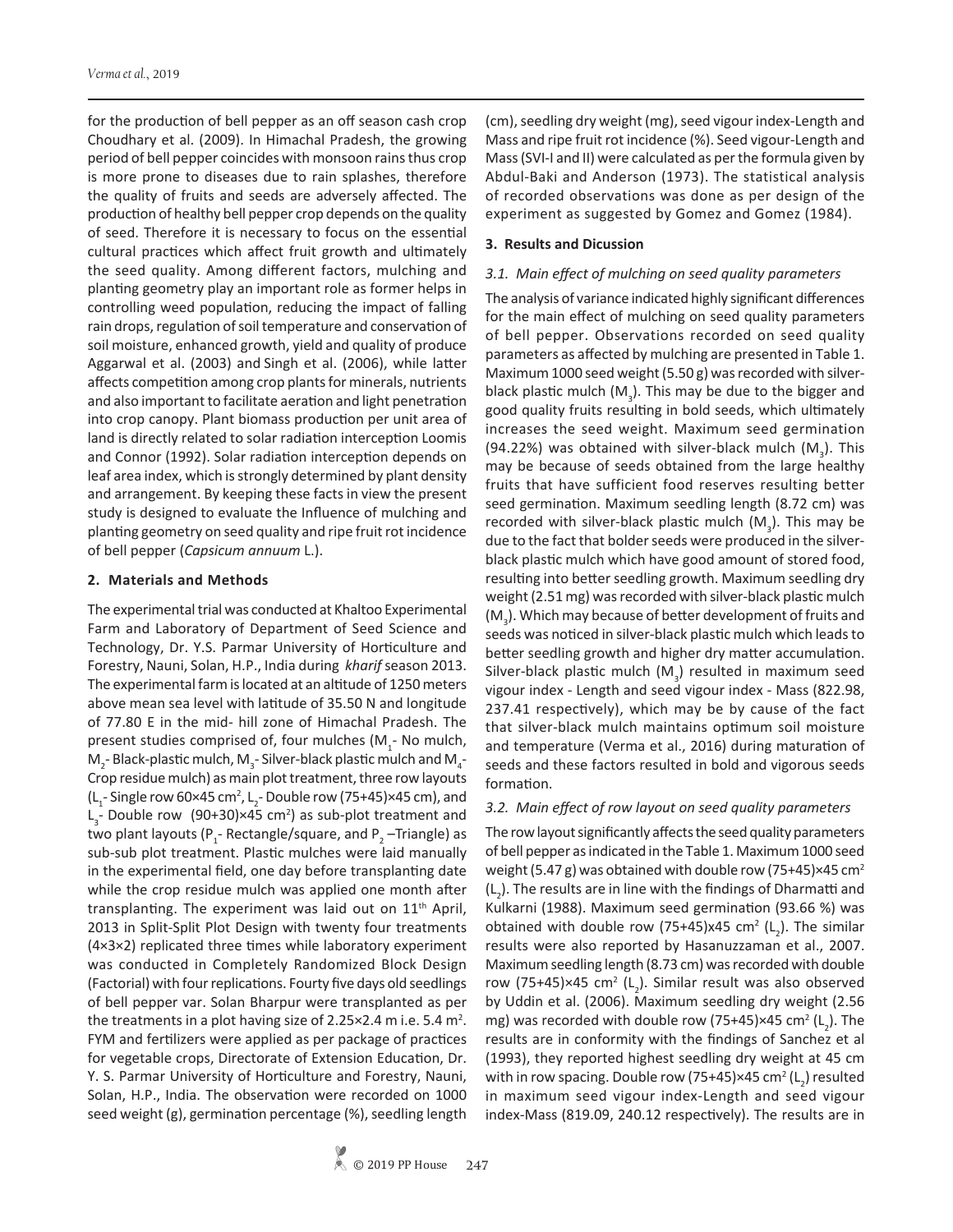| Particulars                | Characters              |                        |                         |                             |                        |                        |                                  |  |  |
|----------------------------|-------------------------|------------------------|-------------------------|-----------------------------|------------------------|------------------------|----------------------------------|--|--|
|                            | 1000 seed<br>weight (g) | Germination<br>$(%)$ * | Seedling<br>length (cm) | Seedling dry<br>weight (mg) | Seed vigour<br>index-L | Seed vigour<br>index-L | Ripe fruit rot<br>incidence (%)* |  |  |
| Main effect (Mulch)        |                         |                        |                         |                             |                        |                        |                                  |  |  |
| M <sub>1</sub>             | 5.16                    | 89.22 (9.49)           | 7.48                    | 2.20                        | 668.68                 | 196.81                 | 7.17(2.86)                       |  |  |
| M <sub>2</sub>             | 5.47                    | 93.44 (9.71)           | 7.99                    | 2.28                        | 747.60                 | 214.20                 | 4.81(2.41)                       |  |  |
| $M_{\rm a}$                | 5.50                    | 94.22 (9.75)           | 8.72                    | 2.51                        | 822.98                 | 237.41                 | 4.78 (2.40)                      |  |  |
| M <sub>4</sub>             | 5.26                    | 91.33 (9.60)           | 8.11                    | 2.35                        | 741.54                 | 215.40                 | 5.92(2.63)                       |  |  |
| CD $(p=0.05)$              | 0.05                    | 0.02                   | 0.07                    | 0.017                       | 6.95                   | 1.77                   | 0.005                            |  |  |
| Main effect (Row layout)   |                         |                        |                         |                             |                        |                        |                                  |  |  |
| $L_{1}$                    | 5.38                    | 92.20 (9.65)           | 8.02                    | 2.32                        | 740.72                 | 214.24                 | 5.66(2.57)                       |  |  |
| $L_{2}$                    | 5.47                    | 93.66 (9.72)           | 8.73                    | 2.56                        | 819.09                 | 240.12                 | 5.69(2.57)                       |  |  |
| $L_{3}$                    | 5.19                    | 90.29 (9.55)           | 7.47                    | 2.14                        | 675.79                 | 193.51                 | 5.66(2.57)                       |  |  |
| CD $(p=0.05)$              | 0.04                    | 0.01                   | 0.06                    | 0.015                       | 6.01                   | 1.53                   | <b>NS</b>                        |  |  |
| Main effect (Plant layout) |                         |                        |                         |                             |                        |                        |                                  |  |  |
| $P_1$                      | 5.33                    | 91.75 (9.63)           | 7.88                    | 2.24                        | 724.39                 | 206.05                 | 5.66(2.57)                       |  |  |
| P <sub>2</sub>             | 5.37                    | 92.36 (9.66)           | 8.27                    | 2.44                        | 766.01                 | 225.86                 | 5.68(2.58)                       |  |  |
| CD $(p=0.05)$              | 0.03                    | 0.01                   | 0.05                    | 0.012                       | 4.91                   | 1.25                   | <b>NS</b>                        |  |  |

Table 1: Main effect of mulching (M), row layout (L) and plant layout (P) on seed quality parameters and ripe fruit rot incidence (%) of bell pepper cv. Solan Bharpur

\*Figures in the parenthesis represent square root transformation;  $M_i$ : No mulch;  $M_i$ : Black plastic mulch;  $M_i$ : Silver-black plastic mulch, M<sub>4</sub>: Crop residue mulch; L<sub>1</sub>: Single row 60×45 cm<sup>2</sup>, L<sub>2</sub>: Double row (75+45)×45 cm<sup>2</sup>; L<sub>3</sub>: Double row (90+30)×45 cm<sup>2</sup>; P<sub>1</sub>: Rectangle/Square plant layout, P<sub>2</sub>: Triangle plant layout

contradiction with Kamboj and Sharma (2015) they reported maximum seed vigour index-Length and seed vigour index-Mass with a spacing of  $45\times45$  cm<sup>2</sup>.

#### *3.3. Main effect of plant layout on seed quality parameters*

The data pertaining to the main effect of mulching on seed quality parameters have been presented in Table 1. It is evident from the data that main effect of row layout significantly influenced the seed quality parameters. Triangle  $(P_2)$  plant layout significantly increased the 1000 seed weight (5.37 g), seed germination (92.36%), seedling length (8.27 cm), seedling dry weight (2.44 mg), seed vigour index-Length and seed vigour index-Mass (766.01, 225.86 respectively) as compared to rectangle/square (P<sub>1</sub>) plant layout. This may be because triangle  $(P_2)$  plant layout allows optimum canopy exposure and reduce the inter and intra plant competition for nutrients, water and light which led to improved plant and fruit growth and ultimately produce high quality seeds.

## *3.4. Effect of mulching, row layout and plant layout geometry on seed quality parameters*

The interaction between mulching, row layout and plant layout (M×L×P) exhibited significant effect on seed quality parameters as indicated in the Table 2. Maximum seed germination (95.66%), seedling length (9.98 cm), seedling dry weight (2.99 mg), seed vigour index-Length and seed vigour index-Mass (954.74, 286.05 respectively) was obtained with silver-black plastic mulch, double row  $(75+45) \times 45$  cm<sup>2</sup> and triangle plant layout  $(M_{3}L_{2}P_{2})$ . Which might be due to the interaction of benefits of silver-black plastic mulch higher photosynthetically active radiation (PAR) being reflected back into plant canopy, better weed control, optimum root zone temperature and better nutrient availability to the plants), double row  $(75+45) \times 45$  cm<sup>2</sup> (optimum spacing led to better growth of plants because of less inter and intra plant competition for nutrients, water and light) and triangle plant layout (may optimise canopy exposure to light and by providing a more uniform area for water and mineral uptake by the roots) which positively affects the plant and fruit growth and led to the production of high quality seeds. However the effect of mulching, row layout and plant layout on 1000 seed weight was found to be non significant.

#### *3.5. Effect of mulching, row layout and plant layout on ripe fruit rot incidence %*

The data pertaining to the main effect of mulching on ripe fruit rot incidence (%) have been presented in Table 1. The perusal of data revealed that the use of mulches only tended to reduce the fruit rot incidence. Silver-black mulch (M<sub>3</sub>) registered the lowest (4.78%) fruit rot incidence which was found at par with black mulch (M<sub>2</sub>), whereas no mulch (M<sub>1</sub>) registered the highest fruit rot incidence (7.17%). The ripe fruit incidence was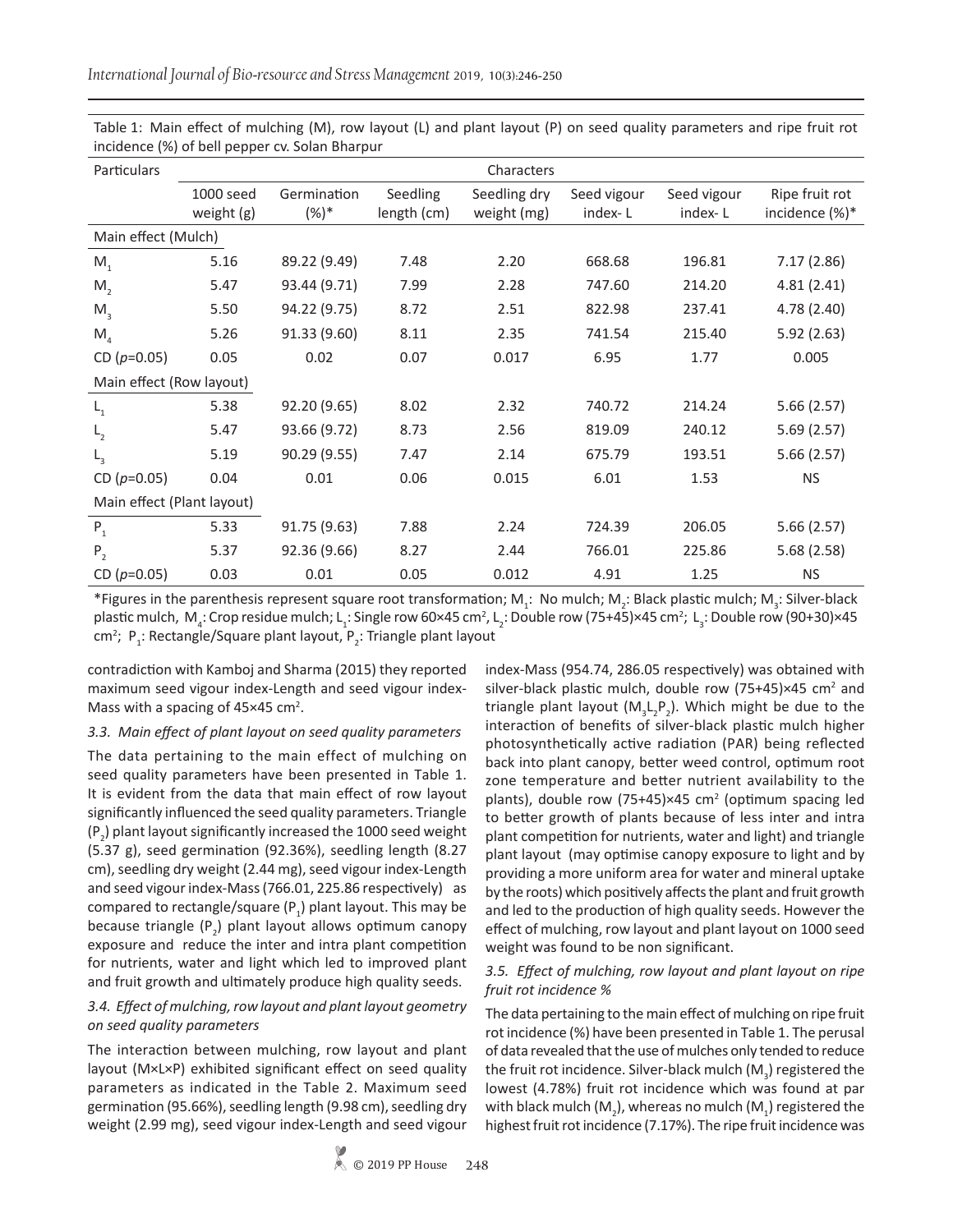Table 2: Interaction effect of mulching, row layout and plant layout (M×L×P) on seed quality parameters and ripe fruit rot incidence (% ) of bell pepper cv. Solan Bharpur

| Particulars                                          | Characters |              |             |              |             |             |                |  |  |  |  |
|------------------------------------------------------|------------|--------------|-------------|--------------|-------------|-------------|----------------|--|--|--|--|
|                                                      | 1000 seed  | Germination  | Seedling    | Seedling dry | Seed vigour | Seed vigour | Ripe fruit rot |  |  |  |  |
|                                                      | weight (g) | $(%)$ *      | length (cm) | weight (mg)  | index-L     | index-L     | incidence (%)* |  |  |  |  |
| Interaction Mulching×Row layout×Plant layout (M×L×P) |            |              |             |              |             |             |                |  |  |  |  |
| $M_1L_1P_1$                                          | 5.25       | 90.33 (9.55) | 6.81        | 2.15         | 615.78      | 194.81      | 7.10(2.84)     |  |  |  |  |
| $M_1L_1P_2$                                          | 5.24       | 88.66 (9.46) | 7.62        | 2.35         | 675.64      | 208.95      | 7.20 (2.86)    |  |  |  |  |
| $M_1L_2P_1$                                          | 5.26       | 90.66 (9.57) | 8.05        | 2.27         | 730.46      | 205.80      | 7.20(2.86)     |  |  |  |  |
| $M_1L_2P_2$                                          | 5.28       | 91.00 (9.59) | 8.24        | 2.43         | 750.44      | 221.13      | 7.26(2.87)     |  |  |  |  |
| $M_1L_3P_1$                                          | 4.94       | 87.00 (9.38) | 6.73        | 2.00         | 585.50      | 174.28      | 7.13(2.85)     |  |  |  |  |
| $M_1L_3P_2$                                          | 5.01       | 87.66 (9.41) | 7.46        | 2.01         | 654.28      | 176.19      | 7.16(2.85)     |  |  |  |  |
| $M_2L_1P_1$                                          | 5.55       | 93.33 (9.71) | 7.92        | 2.03         | 739.20      | 189.77      | 4.81(2.41)     |  |  |  |  |
| $M_2L_1P_2$                                          | 5.59       | 93.33 (9.71) | 7.94        | 2.24         | 741.06      | 209.38      | 4.81(2.41)     |  |  |  |  |
| $M_2L_2P_1$                                          | 5.59       | 94.33 (9.76) | 8.25        | 2.44         | 778.24      | 230.81      | 4.82 (2.41)    |  |  |  |  |
| $M_2L_2P_2$                                          | 5.63       | 94.66 (9.82) | 8.92        | 2.71         | 844.36      | 260.80      | 4.82(2.41)     |  |  |  |  |
| $M_2L_3P_1$                                          | 5.22       | 90.66 (9.57) | 7.06        | 2.07         | 640.41      | 187.98      | 4.82(2.40)     |  |  |  |  |
| $M_2L_3P_2$                                          | 5.26       | 93.00 (9.69) | 7.85        | 2.22         | 730.05      | 206.46      | 4.82(2.40)     |  |  |  |  |
| $M_3L_1P_1$                                          | 5.45       | 94.33 (9.76) | 8.42        | 2.45         | 794.61      | 231.43      | 4.78 (2.40)    |  |  |  |  |
| $M3L_1P_2$                                           | 5.44       | 95.65 (9.82) | 8.74        | 2.56         | 836.45      | 245.22      | 4.77(2.40)     |  |  |  |  |
| $M_3L_2P_1$                                          | 5.58       | 95.33 (9.81) | 9.02        | 2.52         | 860.53      | 240.24      | 4.77(2.40)     |  |  |  |  |
| $M_3L_2P_2$                                          | 5.80       | 95.66 (9.83) | 9.98        | 2.99         | 954.74      | 286.05      | 4.78 (2.40)    |  |  |  |  |
| $M_3L_3P_1$                                          | 5.37       | 92.00 (9.64) | 8.15        | 2.52         | 749.81      | 231.70      | 4.78(2.40)     |  |  |  |  |
| $M_3L_3P_2$                                          | 5.36       | 92.33 (9.66) | 8.03        | 2.55         | 741.76      | 235.63      | 4.77(2.40)     |  |  |  |  |
| $M_4L1P_1$                                           | 5.26       | 91.00 (9.59) | 8.32        | 2.23         | 757.12      | 202.93      | 5.93(2.63)     |  |  |  |  |
| $M_4L_1P_2$                                          | 5.30       | 91.00 (9.59) | 8.42        | 2.54         | 765.90      | 231.43      | 5.92(2.63)     |  |  |  |  |
| $M_4L_2P_1$                                          | 5.32       | 93.00 (9.69) | 8.65        | 2.43         | 804.73      | 226.60      | 5.92(2.63)     |  |  |  |  |
| $M_4L_2P_2$                                          | 5.35       | 93.33 (9.71) | 8.75        | 2.67         | 816.97      | 249.51      | 5.92(2.63)     |  |  |  |  |
| $M_4L_3P_1$                                          | 5.17       | 89.00 (9.48) | 7.15        | 2.03         | 636.35      | 181.26      | 5.92(2.63)     |  |  |  |  |
| $M_4L_3P_2$                                          | 5.19       | 90.66 (9.57) | 7.37        | 2.21         | 668.20      | 200.66      | 5.92 (2.63)    |  |  |  |  |
| CD ( $p=0.05$ )                                      | <b>NS</b>  | 0.05         | 0.19        | 0.04         | 17.02       | 4.34        | <b>NS</b>      |  |  |  |  |

\*Figures in the parenthesis represent square root transformation;  $M_1$ : No mulch;  $M_2$ : Black plastic mulch;  $M_3$ : Silver-black plastic mulch, M<sub>4</sub>: Crop residue mulch; L<sub>1</sub>: Single row 60×45 cm<sup>2</sup>, L<sub>2</sub>: Double row (75+45)x45 cm; L<sub>3</sub>: Double row (90+30)×45 cm<sup>2</sup>; P<sub>1</sub>: Rectangle/Square plant layout, P<sub>2</sub>: Triangle plant layout

low because of the reason that plastic mulch has created a barrier between pathogen and plant as the disease causing fungus survives in soil and infected plant debris. These results were in line with the findings of Hausbeck et al. (2004) and Kousik et al. (2011). However the main effect of row layout, plant layout and the interaction between mulching, row layout and plant layout (Table 2) on fruit rot incidence (%) was found to be non-significant.

#### **4. Conclusion**

Silver-black plastic mulch, double row  $(75+45) \times 45$  cm<sup>2</sup> and

triangle plant layout resulted in better seed quality and use of Silver-black plastic mulch and black plastic mulch can be used for reducing the ripe fruit rot incidence % in bell pepper.

#### **5. References**

- Abdul-Baki, A.A., Anderson., J.D., 1973. Vigour determination in soyabean seed by multiple criteria. Crop Science 13, 630–633.
- Aggarwal, S., Korla, B.N., Raina, J.N., 2003. Effects of mulches on soil hydrothermal regimes, weed incidence, yield and quality of ginger. Journal of the Indian Society of